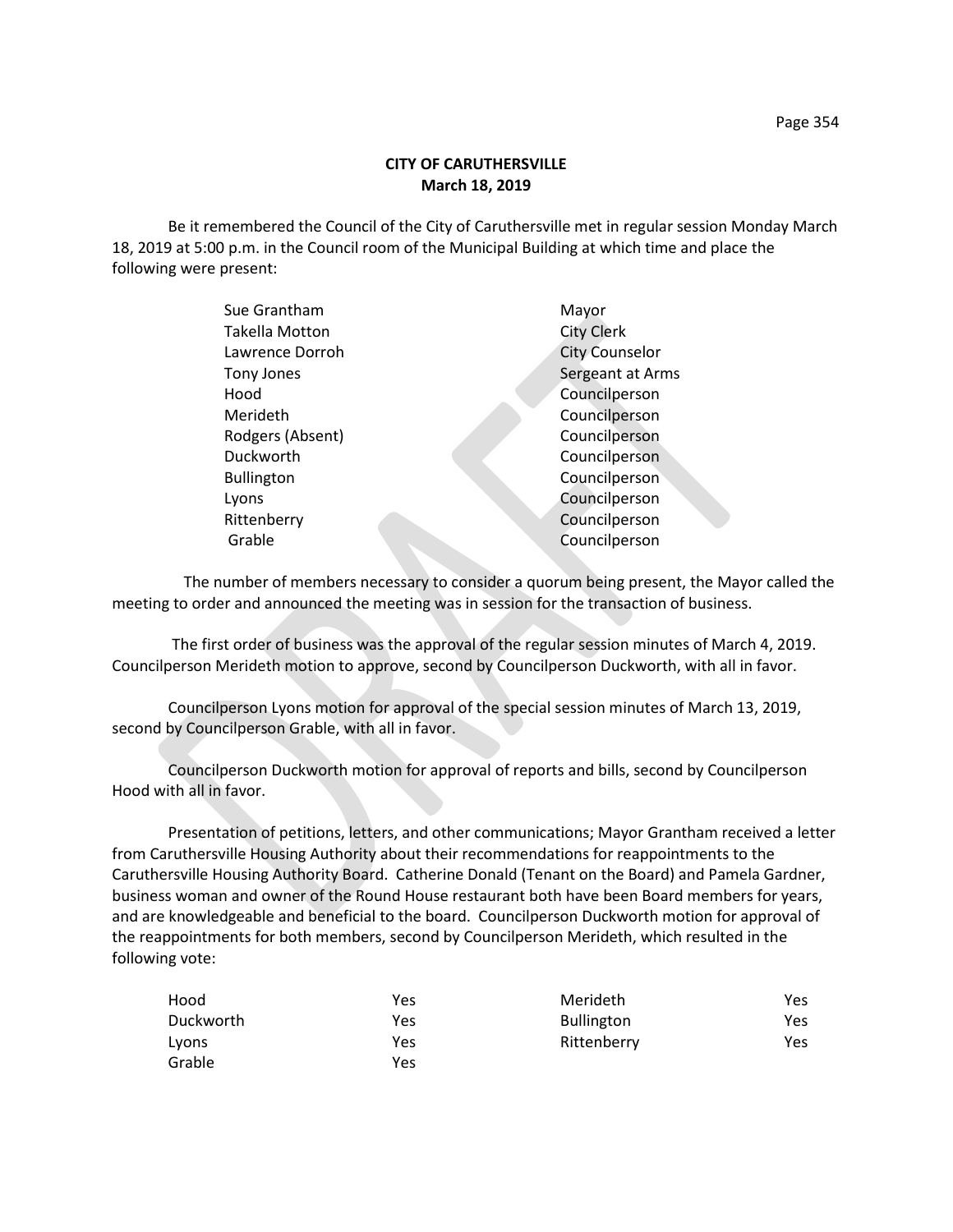#### Page 355

There was discussion of the property on Carleton that had been offered to the City; the Council members thought that obtaining the property would be an expense and that it wouldn't be beneficial to the City, therefore the offer was rejected.

Mowing bids were opened and read March 15, 2019 in the presence of Takella Motton, Sue Grantham, Paul Shaw, Jonathan Lyles, and Korey Martin. There were 3 bidders; Russ Riggs had the lowest bids overall and complied with all requirements set forth in the bidding process. Mayor Grantham will decide on the mowing frequency as deemed by the contract. There are other City properties that weren't put out for bid that City workers and agencies that supply volunteer workers will be mowing. Councilperson Duckworth motion for approval of Russ Riggs' bid, second by Councilperson Grable, which resulted in the following vote:

| Hood      | Yes | Merideth          | <b>Yes</b> |
|-----------|-----|-------------------|------------|
| Duckworth | Yes | <b>Bullington</b> | Yes.       |
| Lvons     | Yes | Rittenberry       | Yes        |
| Grable    | Yes |                   |            |

Rick Vance with Entegrity opened the floor up for any questions, and went on to say that the lighting was a given but the solar would have to start immediately because of the timeline. He also stated that if anything occurred that was out of their control, there was an option to descale the solar project. The savings would still be more than what the project costs and the solar could be built in 2 months, given that nothing out of the ordinary happened. Counselor Dorroh wanted to know how the project coincided with the financing. Mr. Vance stated that the lease certificates were committed for with a local bank. Councilperson Grable motion for approval of the Energy Savings Project provided by Entegrity for the City, second by Councilperson Duckworth, which resulted in the following vote:

| Hood      | Yes | Merideth          | Yes |
|-----------|-----|-------------------|-----|
| Duckworth | Yes | <b>Bullington</b> | Yes |
| Lyons     | Yes | Rittenberry       | Yes |
| Grable    | Yes |                   |     |

Neil Branham with L. J. Hart & Company stated that if the City decided to finance the project that the financing would be locked in place ranging from 3 to 4 percent within the 15 year period with UMB Bank holding the certificates. First State Bank & Trust and CO have committed to purchasing all the certificates. Mayor Grantham entertained a motion for approval of L. J. Hart & Company as being the underwriter for the financing of the project. Councilperson Duckworth motion for approval, second by Councilperson Grable, which resulted in the following vote:

| Hood      | Yes | Merideth          | Yes |
|-----------|-----|-------------------|-----|
| Duckworth | Yes | <b>Bullington</b> | Yes |
| Lyons     | Yes | Rittenberry       | Yes |
| Grable    | Yes |                   |     |

Fire report; Fire calls from March 5, 2019 through March 18, 2019 are as follows: 3/5/19; Fire alarm sounding due to cooking on East  $18<sup>th</sup>$  St., 3/9/19; Fire alarm sounding due to sheetrock dust at the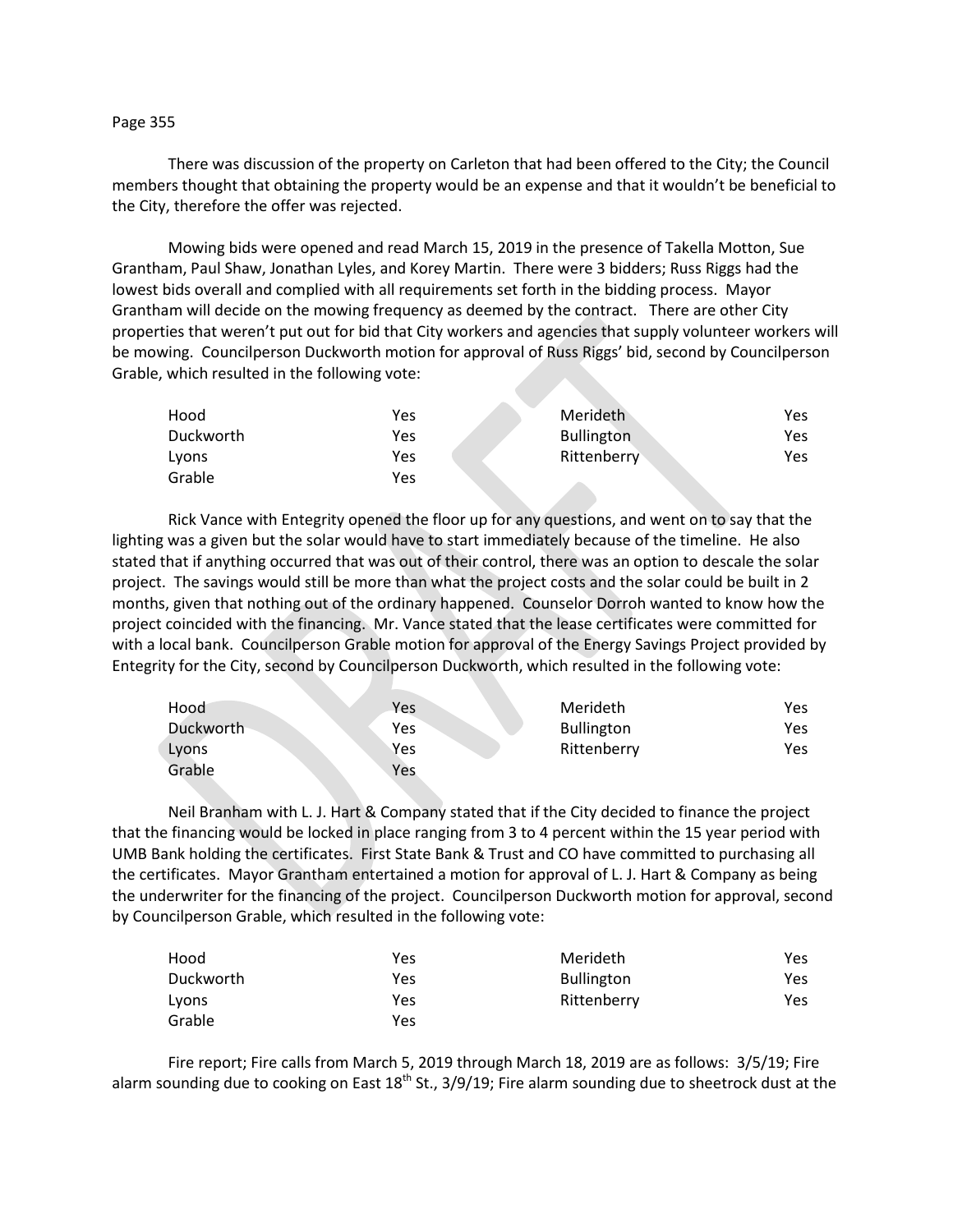Courthouse, 3/11/19; Vehicle on fire on State Hwy D a total loss, 3/12/19; Alarm sounding due to cooking on East  $10^{th}$  St., 3/13/19; Vehicle accident with extrication on Route U, 3/14/19; Fire alarm sounding due to steam on Cotton, 3/15/19; Electrical switch shorted out with minor smoke damage on Beckwith, 3/16/19; Vehicle fire under carport on Laurant. There have been 5 fire inspections since February 19, 2019. The National Weather Service will hold a Storm Spotter Course at the Public Library Monday, March 25, 2019 at 6:00 p.m.; the public is invited.

Public Works report; James Elliott reported that the crew had worked on 2 alleys, filled numerous potholes, changed out 3 meter boxes, and worked on the meter shed. Two manholes were uncovered; storm drains were cleared, and assisted with fixing a leak on the Armory roof.

Code Enforcement; Sonya Fuller reported that 22 nuisances had been abated, 5 were in the process of nearing completion, 2 are in the process of being demolished, and 9 letters have been sent out and contact has been made with the landlord or tenant. Councilperson Hood made the comment that the message is not penetrating the community like it should about not putting out items on the side of the road for the City to pick up. Discussion ensued as to how it could be rectified from accountability to continuing to get the message out.

Park & Recreation; Wes Deere reported that April 20, 2019 at 6:00 p.m. there will be a wheelchair basketball event which is sponsored by the Memphis Grizzly's. Admissions will be \$4.00 with door prizes, grab bags, halftime drawings, and a silent auction. Wrestling will take place May 18, 2019; the Park Board meeting will be Wednesday, March 20, 2019 at 6:00 p.m. Fitness classes will be on Tuesdays, Wednesdays, and Thursdays. They will be putting lights on the batting cages with proceeds from the concession stands, and will be putting up a metal building with a porch instead of the shed, which will be cheaper. Lifeguard classes will be occurring April 5, 6, 7, and May 10, 11, 12 of 2019; the cost will be \$150. The men's basketball league will start Wednesday March 20, 2019 and will be every Wednesday at 6:15 p.m.

Mayor Grantham thanked all the participants involved in the White Glove Gala, which was a great success.

Councilperson Bullington made mention of the Budget Committee minutes that were in the Council packets, and asked that everyone look them over. The revised personnel manual was emailed to the Council and department managers for their review before adoption.

Councilperson Rittenberry reported that the Insurance Committee meetings have been meeting, and they recommend that the City retain White & Associates. Missouri law requires every 3 years for putting out insurance bids, and the committee would like to give White & Associates a chance at another year. White & Associates provided the committee with 5 options in which the committee will discuss further at the next meeting Wednesday, March 20, 2019 at 5:00 p.m.

Business from the floor; Don Jefferies with the Historical Society Committee wanted to know if the City was aware of the Water Tower on 3<sup>rd</sup> St. having bricks showing. The Mayor is aware of it, and is looking at grants and assistance from others; Elva Ray McClendon was the last to work on the bricks on the tower.